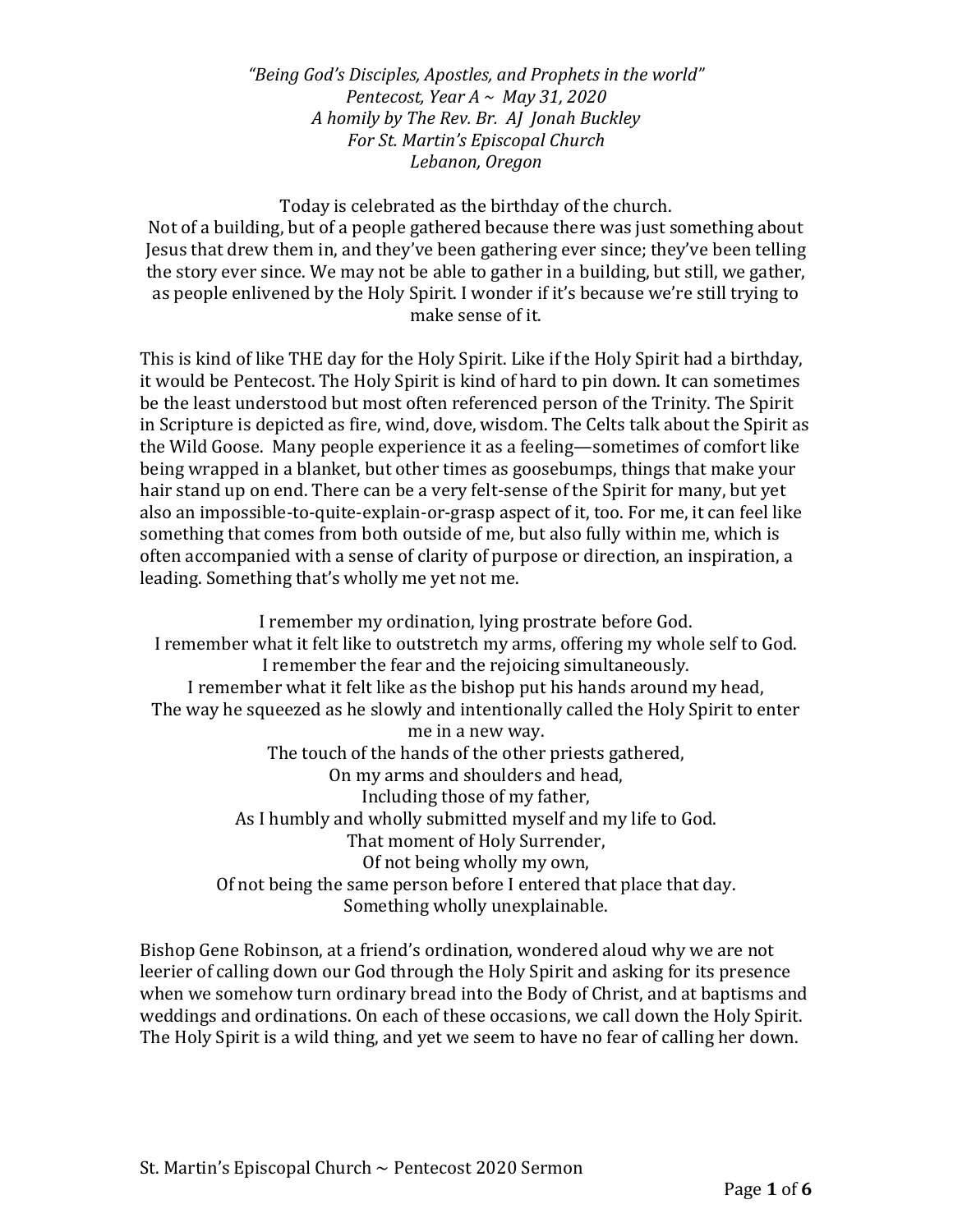When the HS comes it startles you awake; it comes sometimes more like an earthquake rattling the foundation of what you thought you knew, it comes more like the winds of a hurricane tossing things about, than a gentle summer breeze. The Holy Spirit has the power to renew the face of the earth, and alter worlds, and change hearts, and sometimes where the Holy Spirit is leading you isn't the direction you had in mind. And, well, for me, it's more like often rather than sometimes. The Holy Spirit can revive old, dry bones into new life.

David Lose, a seminary professor, posits "Holy Spirit doesn't come to solve our problems but to create them." And secondly "Holy Spirit doesn't prevent failure but invites it. Holy Spirit invites us to fulfillment and victory in and through our setbacks and failures." "Finally, The Holy Spirit is as much agitator as advocate, as much provocateur as comforter."

In our story today in Acts, Peter, who had denied Jesus, is the one to stand up with great courage and proclaim the good news of God's kingdom, one in which we are all dreamers and prophets and tellers of the great story of salvation. He does this because he's provoked by the Holy Spirit into action. The Holy Spirit gives him purpose and direction and passion….enough to confront with confidence a crowd who's not wholly in agreement about this Jesus guy, and some of whom kinda just think they're drunk. This is a pivotal moment in the gospel narratives in which the reception of the Holy Spirit turns disciples into apostles. Those who are learners of the way to those who are other-focused, sent out. They are startled to wakefulness, like a bucket of ice water dumped on their heads.

You see, throughout the gospel narrative, disciples and others kept thinking Jesus came to restore Israel, but God's mission expands further than that—not simply in geographical terms, but also in language, culture, generations, races, economic and socially-constructed barriers….and, secondly, they're the ones who are going to be doing the restorative work of Christ through the power of the Holy Spirit. This is why it's understood as the inauguration of the church. They are now the ambassadors of Christ on a mission to welcome the stranger, and heal and preach and teach, and bring wholeness to all. The lens through which we view Pentecost changes our perception and understanding of it. Some look at Pentecost through the story of the Tower of Babel and see it as a reversal of that. Others through the Jewish Festival of Shavuot, the fiftieth day after the Passover which was a time in which Jews were called to acts of justice and mercy. It was a harvest festival, but they were told to not harvest everything but to leave some unharvested for those who are hungry or in need to have. It's also the remembrance of the story of Moses receiving the Torah from God.

It's also important to note that it was not a unification of languages to one common language but rather God speaking through all in their own language. Unity does not mean nor require uniformity. Differences are God-breathed and adored and loved by God. So this wasn't a bringing together of all nations and people to sameness, but rather God using God's apostles to tell of God's story, and share his healing touch to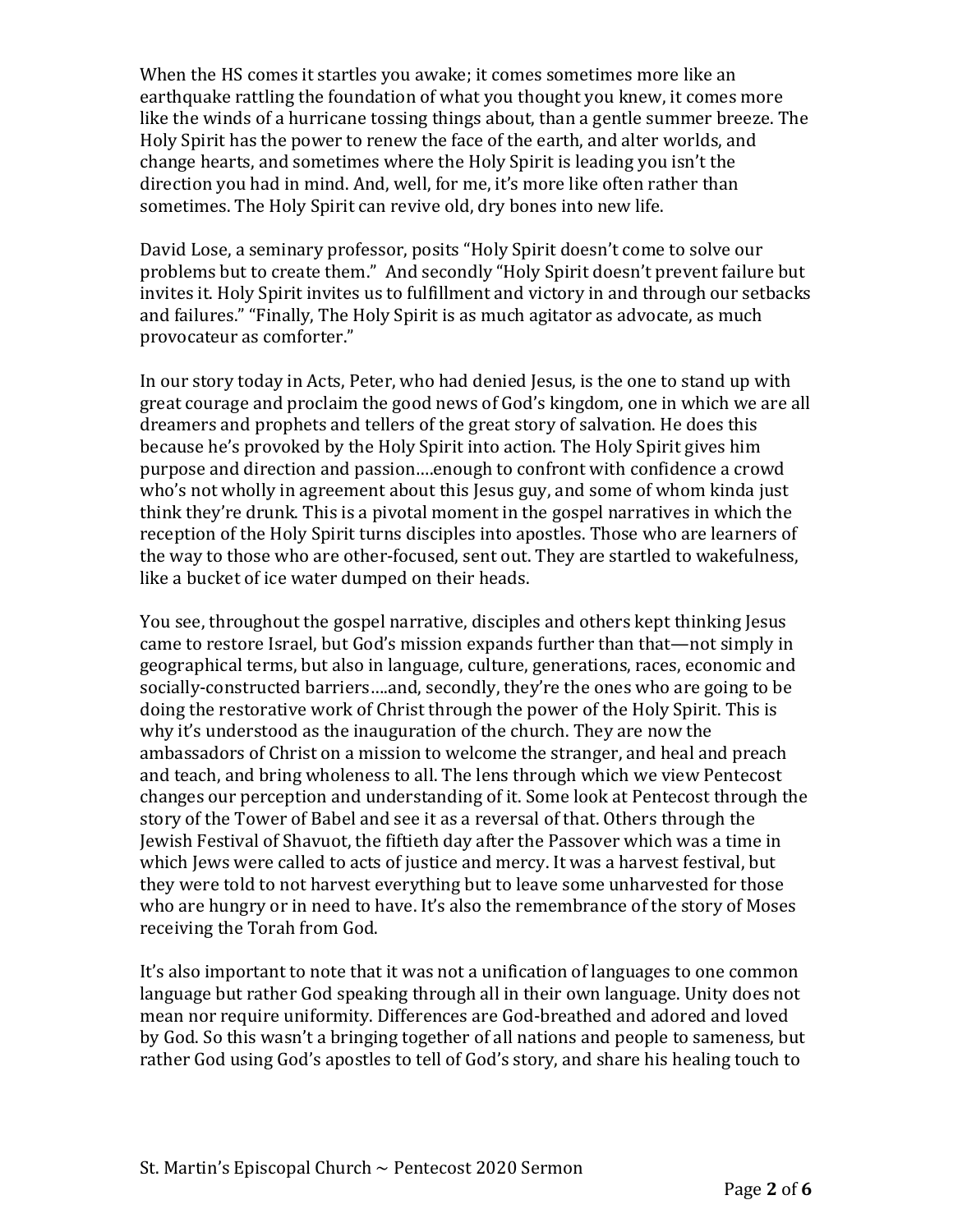all. God's a bit of a locavore, using the culture, language, people at hand to be revealed to those in every land.

In the early days of Christian communities, Christians were known by the peculiar way they loved one another and lived in community. They were set apart (another way to understand sanctified) by the way they lived and loved. The Mission of God was understood as the church in and of itself, rather than the later understanding of mission as something those of a church DO, or a trip taken or country visited or outreach. These things are surely all part of God's mission.

Since that first Pentecost, we walk differently in this world. Christians are little Christs. That's where the word Christian comes from. People who live according to gospel values, who live as servants and ambassadors of a different way.

During my tenure as chaplain at Project Canterbury, there was a creed we would say together that I wrote that illustrates what I mean by being a little Christ.

*The Creed To be a Christian is to be a Little Christ. It is to be the hands, feet, eyes of Christ on earth. It is to live Jesus' way instead of my own. It is to be so transformed that my very identity is altered. As Paul wrote, "It is no longer I who live, but it is Christ who lives in me." Let us affirm our Christian identity, mirroring the graces shown to us in God's Son in our prayer and our lives: Presider: Because Jesus was a Healer People: We are a community of healing. Presider: Because Jesus was a Teacher People: We are a community that teaches, learns and celebrates the Gift of intellect. Presider: Jesus wept People: So we weep and lament the horrors and injustices of this world. Presider: Jesus loves, immeasurably, unconditionally People: We are a community compelled to love fully, as He does. Presider: Jesus gave boundless mercy and forgiveness. People: We keep no record of wrongs; we forgive as we have been forgiven. Presider: Jesus looked beyond identity, beyond society's ideas of unworthiness and saw only people in need. People: Following Christ, as his Body in the world, we reject all the stigmas, stereotypes and judgments that separate us from our neighbors. Each and every one has a place* 

*with us.*

The church is a gathering of people in the name of God. Harvest times are those times of gathering things in and then distributing them out as needed. It makes sense for Pentecost to fall at this time of year when the first harvests are coming in. I'm just getting to taste the first delicious strawberries out of my own garden!. As Psalm 104 says: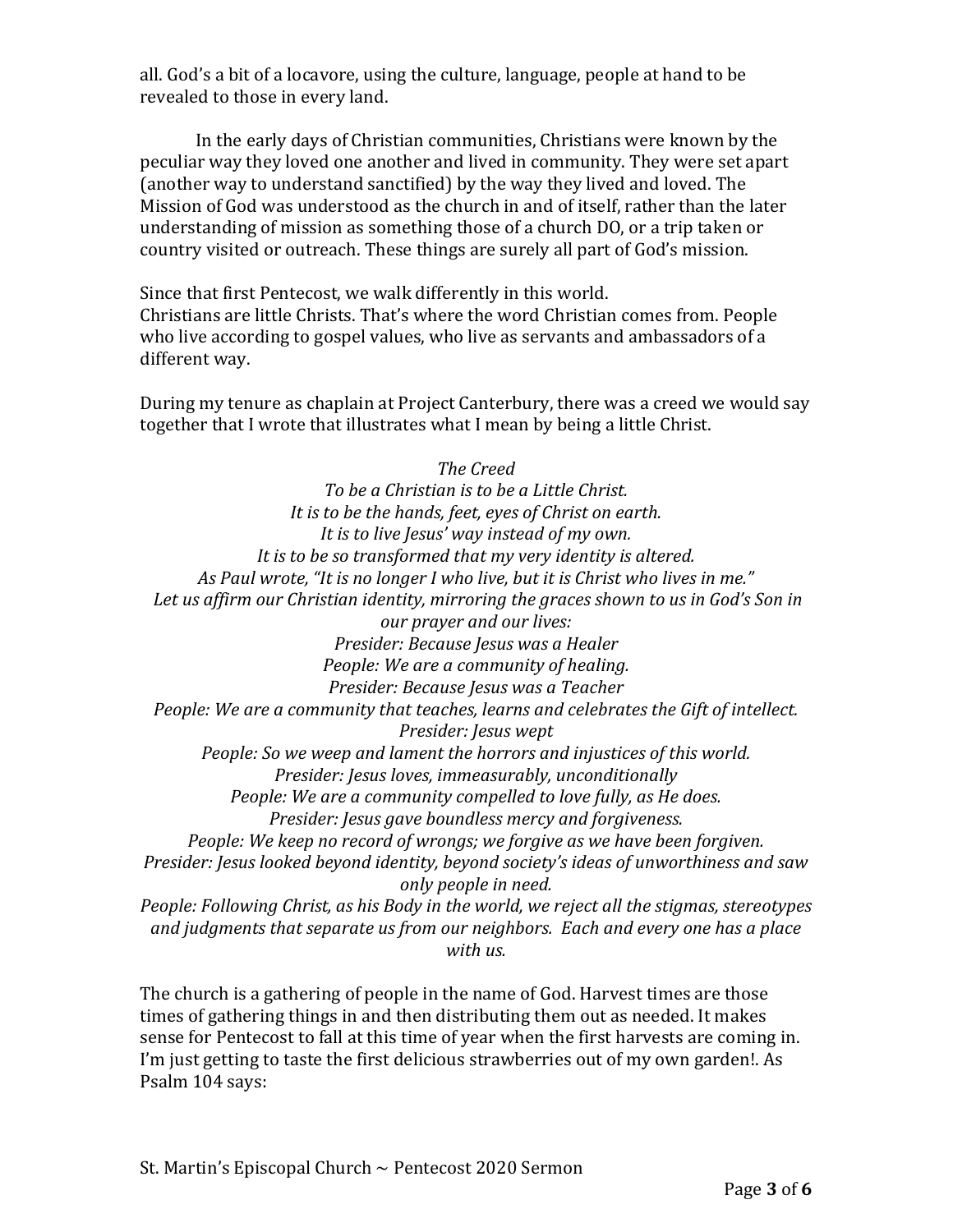"All of them look to you to give them their food in due season. You give it to them; they gather it; you open your hand, and they are filled with good things. " "You send forth your Spirit, and they are created; and so you renew the face of the earth."

The Holy Spirit also reveals to us who Jesus is. Just as the person of Jesus points to who God is, the Holy Spirit points to who Christ is. As First Corinthians says "No one can say "Jesus is Lord" except through the Holy Spirit."

It is evident in the gospel reading today the connection between understanding Jesus as Lord and God and the receiving of the Holy Spirit. " Then the disciples rejoiced when they saw the Lord..Jesus said to them again, "Peace be with you…as the Father has sent me, so I send you." It is in receiving of the Holy Spirit that the disciples become apostles. They had been confused and perplexed about their further purpose and mission and now found clarity.

I, too, have had times where I wasn't sure where God was leading me. And, as it often happens, I sort of end up stumbling upon where God's leading me, seemingly by accident. It is in these times that I recall the holy surrender I have promised to God and try, often ungracefully, to get out of God's way that I might see. And so sort of by accident, I've found myself to be a chaplain, not only to university students but to atheists, agnostics, and those who identify as Spiritual but not Religious. I say I stumbled upon it because it somehow didn't occur to me that I'd been walking in the world as a chaplain all these years, and just hadn't noticed. God saw it in me, and watched it blossom and waited for me to realize "oh, hey, I'm a chaplain. Duh."

There's this space between being told something and coming to believe it is true on your own. Of being both amazed and perplexed and trying to figure out what in the world does this mean. There's often this gap between hearing something and understanding what it could mean. It is one thing to capture attention; it's a whole other thing to make sense of it.

One of those moments was when a homeless man named Crazy Horse said to me "People want to tell their story." I am a collector of stories. Again, mostly by accident. My super power is apparently listening and people pick that up about me and so they share their stories. Telling people they matter, listening to their story and believing them—I believe that is at the heart of my vocation as a chaplain, and each of us, as Christians. Being believed, I would posit, is a matter of salvation, of people's journey towards wholeness.

Often people hold their stories inside, afraid that others might not believe. We all have a story to tell, a story to share. Listening is my super power.

I can't even count the number of times I've heard someone on the crisis line I serve say after me asserting that they matter that they didn't know they needed to hear that, but they did. They had forgotten, or maybe they were never told. Some replied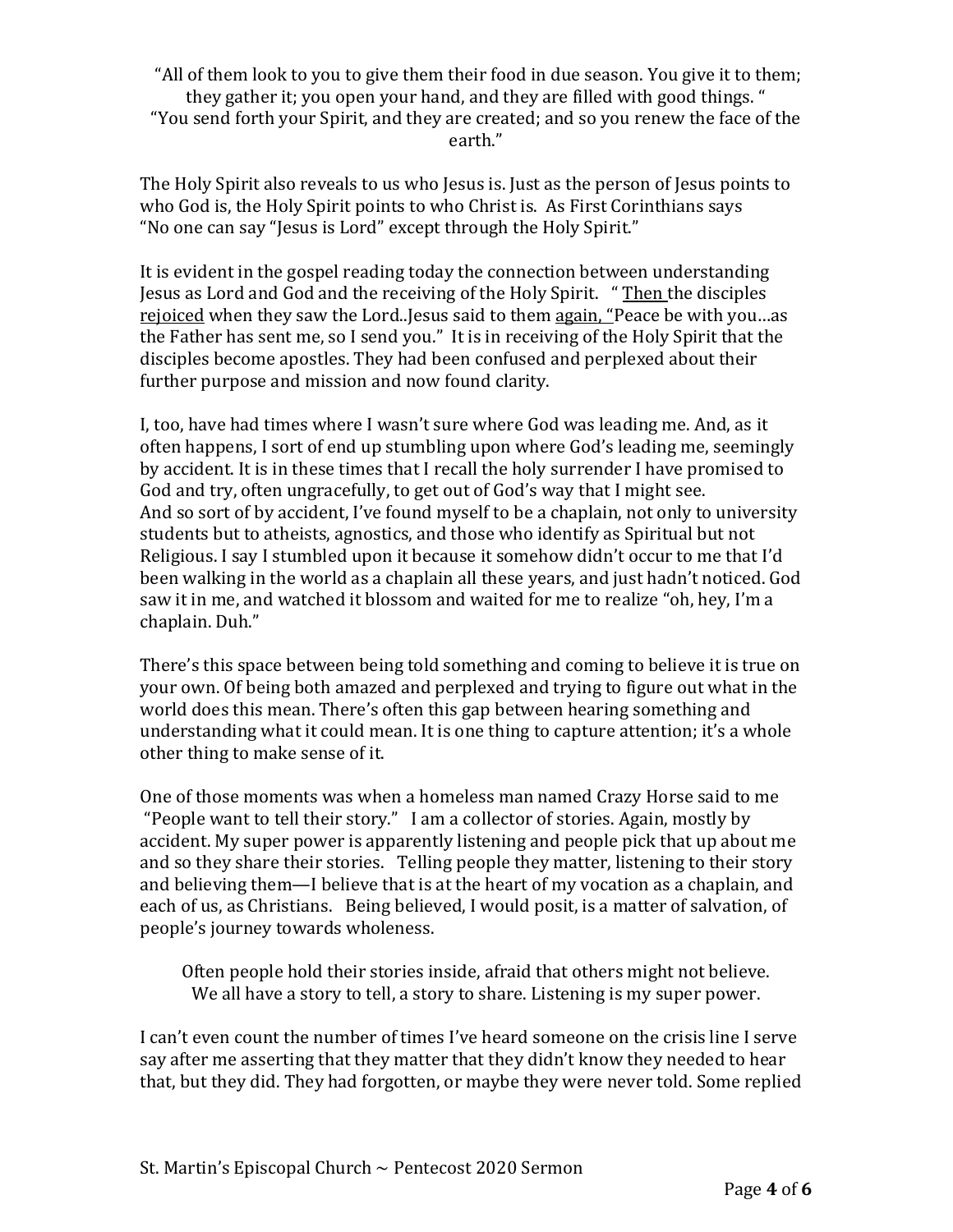more with confusion than rejoicing in wondering how I could say they mattered when I don't know them. To which I would reply that you matter simply by being a creature on this planet (a belief grounded for me in Genesis, that we are all made in the image of God). Sometimes people get confused and forget or are never told they matter, or think that mattering has to do with being productive, but that's not the story of Jesus, of God.

Purpose and vocation grounded in our understanding of our identity in Christ. To understand our purpose and vocation, we must first recall that we are made in God's image, that we live and move and have our being in God.

To whom or what is God calling you? What would a church full of prophets be like? A church who understood themselves simultaneously as disciple, prophet and apostle. Prophesy as truth-teller. One way to understand it is that we are called to live confessionally, faithfully and courageously.

We cannot understand Pentecost without first calling to mind the purpose of the incarnation is two-fold, that of God coming to us in the person of Jesus, and God's sending of us. Jesus, in today's gospel, shows up in the midst of them, in the midst of their fears, in their hiding, and proclaims God's peace. And THEN.

THEN. That sneaky little word. THEN they rejoiced when they saw the Lord. Because, honestly, sometimes it takes awhile to believe. Sometimes there's quite a pause between the proclamation of peace and blessing and joy and love and grace and the point where we get it, where we really believe it. It seems that there's a part of us that needs to be startled awake to realize oh, wait, you mean me, too? You mean I, too, am loved by God, that I, too, am worthy, that I matter, not because of something I've done, but because God has claimed us. God's there, whether we notice or respond. God's present in our very being. And the really beautiful thing is that Jesus waits for us. "Between Christ's coming and Christ's sending Jesus waits for us to recognize him, and for us to rejoice that God's good news, after all that we have done to deny it, has come to us…this paradoxical place, where Christ woos us as he waits for us is marked by revelation, recognition and rejoicing(from the book Almost Christian)"

But, to get to the place of rejoicing in Jesus' resurrection, the disciples must first encounter the wounds of the world through Christ's very wounds. And I think that's why sometimes we are not startled awake until we are moved by the wounds of this world, by oppression and injustices, and allowing ourselves to be broken open. This is as much a story about the birth of something new as it is a realization of that which had been there all along. God didn't show up for the first time at Pentecost;

God revealed God's self in another way, through the Holy Spirit. It's always this three-fold pattern of revelation, recognition, and rejoicing. This is our part in the mission of God that we all might help in the process of revelation, recognition and rejoicing to those whom we meet. That God might be revealed to us in the wounds of the world and in the joys of it. That we might see God in stranger and in the enemy.